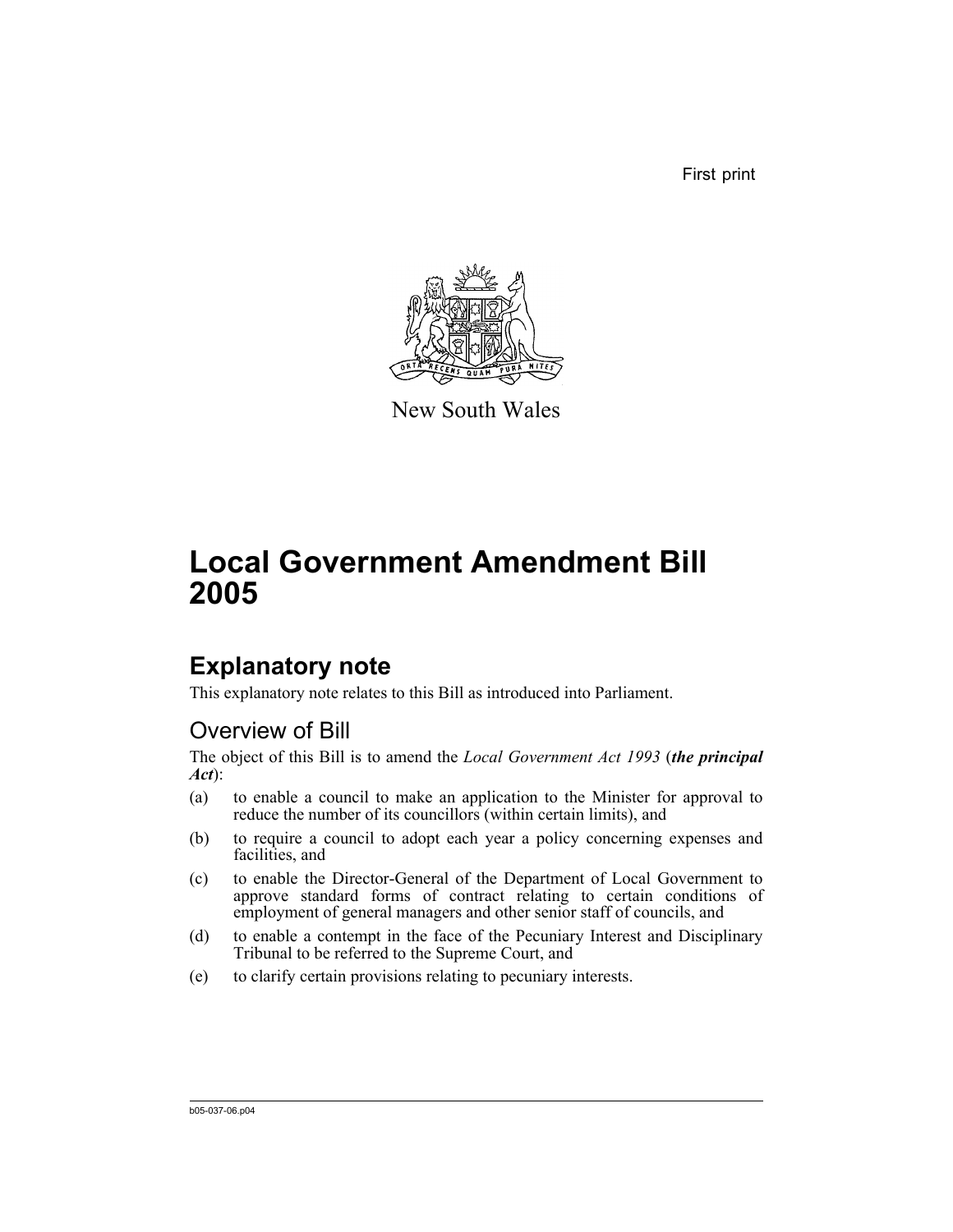Explanatory note

The Bill also makes the following amendments:

- (a) amends the *Freedom of Information Act 1989* to exempt from the operation of that Act the Department of Local Government in relation to its complaint handling and investigative functions,
- (b) amends the *Local Government Amendment (Public-Private Partnerships) Act 2004* in relation to the definition of a public-private partnership, the referral of public-private partnerships to the Local Government Project Review Committee and the quorum of that Committee.

# Outline of provisions

**Clause 1** sets out the name (also called the short title) of the proposed Act.

**Clause 2** provides for the commencement of the proposed Act on a day or days to be appointed by proclamation.

**Clause 3** is a formal provision that gives effect to the amendments to the principal Act set out in Schedule 1.

**Clause 4** is a formal provision that gives effect to the amendments to the *Freedom of Information Act 1989* and the *Local Government Amendment (Public-Private Partnerships) Act 2004* set out in Schedule 2.

## **Schedule 1 Amendment of Local Government Act 1993**

## **Reduction in number of councillors**

**Schedule 1 [1]** inserts proposed section 224A into the principal Act to enable the Minister to approve a reduction in the number of councillors of a council if the council applies for a reduction. Public notice must be given of the application and submissions may be made to the council concerning it by interested members of the public. An application for reduction may be made by a council only within the period of 12 months after the commencement of the proposed section.

**Schedule 1 [5]** inserts proposed section 294A into the principal Act to provide that a council is not to fill a casual vacancy in the office of a councillor if the Minister has approved an application from the council under proposed section 224A to reduce the number of councillors. Proposed section 294A will not authorise a casual vacancy to remain unfilled if it results in the number of councillors being less than the reduced number approved by the Minister.

## **Policies concerning expenses and facilities of councils**

Currently, a council must adopt a policy for the payment of expenses or provision of facilities under section 252 of the principal Act and must give public notice of the proposed adoption or amendment of such a policy under section 253.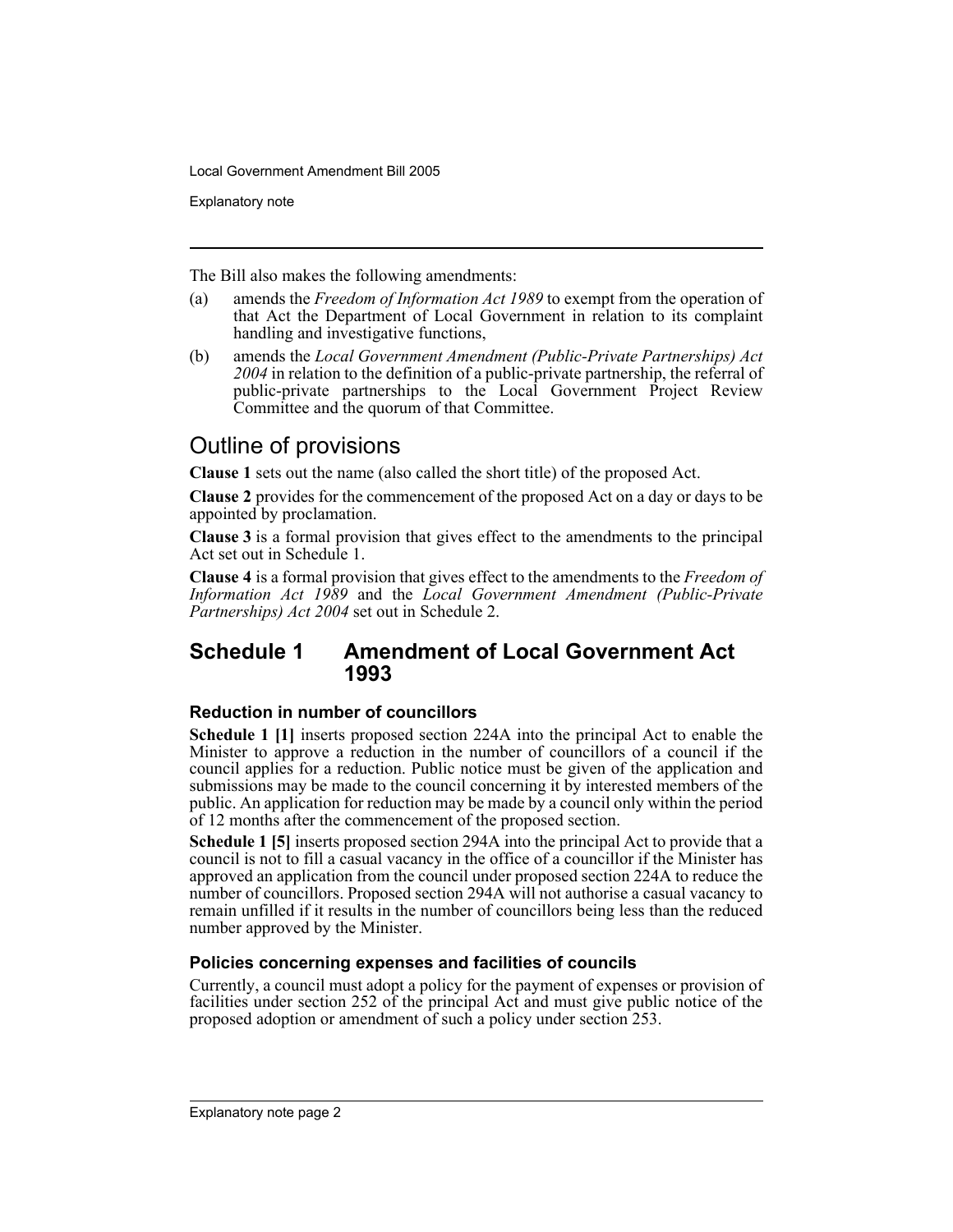Explanatory note

**Schedule 1 [2]** amends section 252 of the principal Act to require councils to adopt such a policy within 5 months after the end of each year. *Year* is defined in the principal Act to mean the period from 1 July to the following 30 June.

**Schedule 1 [3]** amends section 252 of the principal Act to require a council to ensure that the policy adopted complies with the principal Act, the regulations under it and any relevant guidelines issued by the Director-General of the Department of Local Government under section 23A of the principal Act.

**Schedule 1 [4]** substitutes section 253 of the principal Act to make it clear that a council is to engage in public consultation before adopting such a policy each year (whether or not the policy is being amended) and whenever it amends the policy. The proposed section also requires a council to forward a copy of its policy, and the public submissions made on it, to the Director-General of the Department of Local Government after its adoption each year.

## **Employment of senior staff of councils**

**Schedule 1 [6]** amends section 338 of the principal Act to enable the Director-General of the Department of Local Government to approve standard employment contracts for the general managers and other senior staff of councils. The standard contracts so approved are not to contain provisions relating to performance-based requirements, the duration of the contract or the level of remuneration or salary (including employment benefits) of the person employed under the contract. However, a council can add any such provisions (but no others) to the standard contract. A council is to use such standard contracts when employing senior staff. The requirements will not affect existing contracts unless they are renewed.

## **Pecuniary interest provisions**

**Schedule 1 [7]–[9]** amend sections 442 and 443 of the principal Act to make it clear that a person has a pecuniary interest in a matter for the purposes of the principal Act if the person's spouse, de facto partner, relative, partner or employer has such an interest or if a company or other body has such an interest, being a company or body of which the person, or a nominee, partner or employee of the person, is a member. **Schedule 1 [10] and [11]** make consequential amendments.

**Schedule 1 [12]** amends section 451 of the principal Act to make it clear that a person who is a councillor or member of a council committee is not prevented by that section from attending a meeting on, and voting on, a matter being considered by the council or committee merely because the person holds an interest specified in section 448 of that Act as being exempt from the disclosure requirements and other pecuniary interest requirements of Chapter 14 of that Act.

## **Contempt of Pecuniary Interest and Disciplinary Tribunal**

**Schedule 1 [13]** enables the Pecuniary Interest and Disciplinary Tribunal to report certain behaviour that amounts to a contempt in the face of the Tribunal to the Supreme Court for punishment.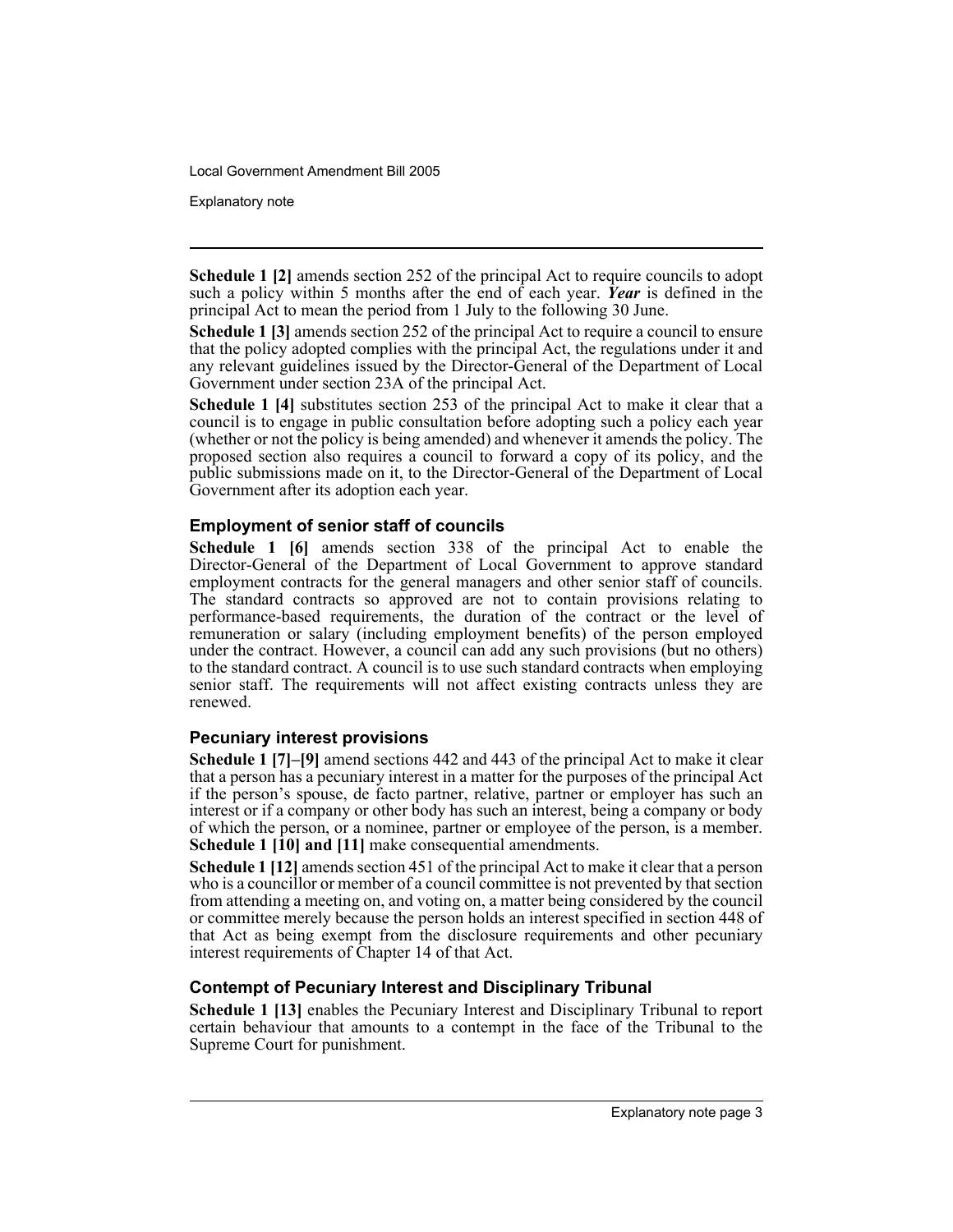Explanatory note

### **Savings and transitional provisions**

**Schedule 1 [14]** enables regulations to be made containing provisions of a savings or transitional nature consequent on the enactment of the proposed Act.

## **Schedule 2 Amendment of other Acts**

**Schedule 2.1** amends the *Freedom of Information Act 1989* to exempt from the operation of that Act the Department of Local Government (including the Director-General of the Department and Departmental representatives) but only in relation to complaint handling and investigative functions conferred by or under any Act on that Department.

**Schedule 2.2** amends the *Local Government Amendment (Public-Private Partnerships) Act 2004*.

**Schedule 2.2 [3]** amends that Act to replace the definition of a *public-private partnership*. Currently, the term is defined to mean an entity (such as a partnership, trust or corporation) that is formed under an arrangement between a council and a private person for the purposes of providing public infrastructure or facilities (in respect of which the council retains a beneficial interest) or delivering services. The new definition of that term will provide that a public-private partnership is an arrangement (whether or not involving the formation of an entity) between a council and a private person for the purposes of providing public infrastructure or facilities (in respect of which the council has an interest, liability or responsibility) or delivering services. The regulations may exclude types of arrangements from the definition. **Schedule 2.2 [1], [2], [4]–[8], [10] and [12]–[14]** contain consequential amendments.

**Schedule 2.2 [9] and [11]** amend that Act to provide that the Minister can only direct that a public-private partnership (*PPP*) is to be referred to the Local Government Project Review Committee if the Minister is of the opinion that the council concerned in the PPP has not complied with the PPP guidelines issued by the Director-General of the Department of Local Government. Currently, the Minister may make such a referral on any grounds the Minister thinks fit.

**Schedule 2.2 [15]** amends the quorum provisions in that Act relating to the Local Government Project Review Committee to provide that a quorum will be achieved if a majority of the permanent members on the Committee are present. Currently, the provisions require a majority of members for the time being to be present which would include members appointed from time to time by the Director-General of the Department of Local Government to assist the Committee in the exercise of its functions.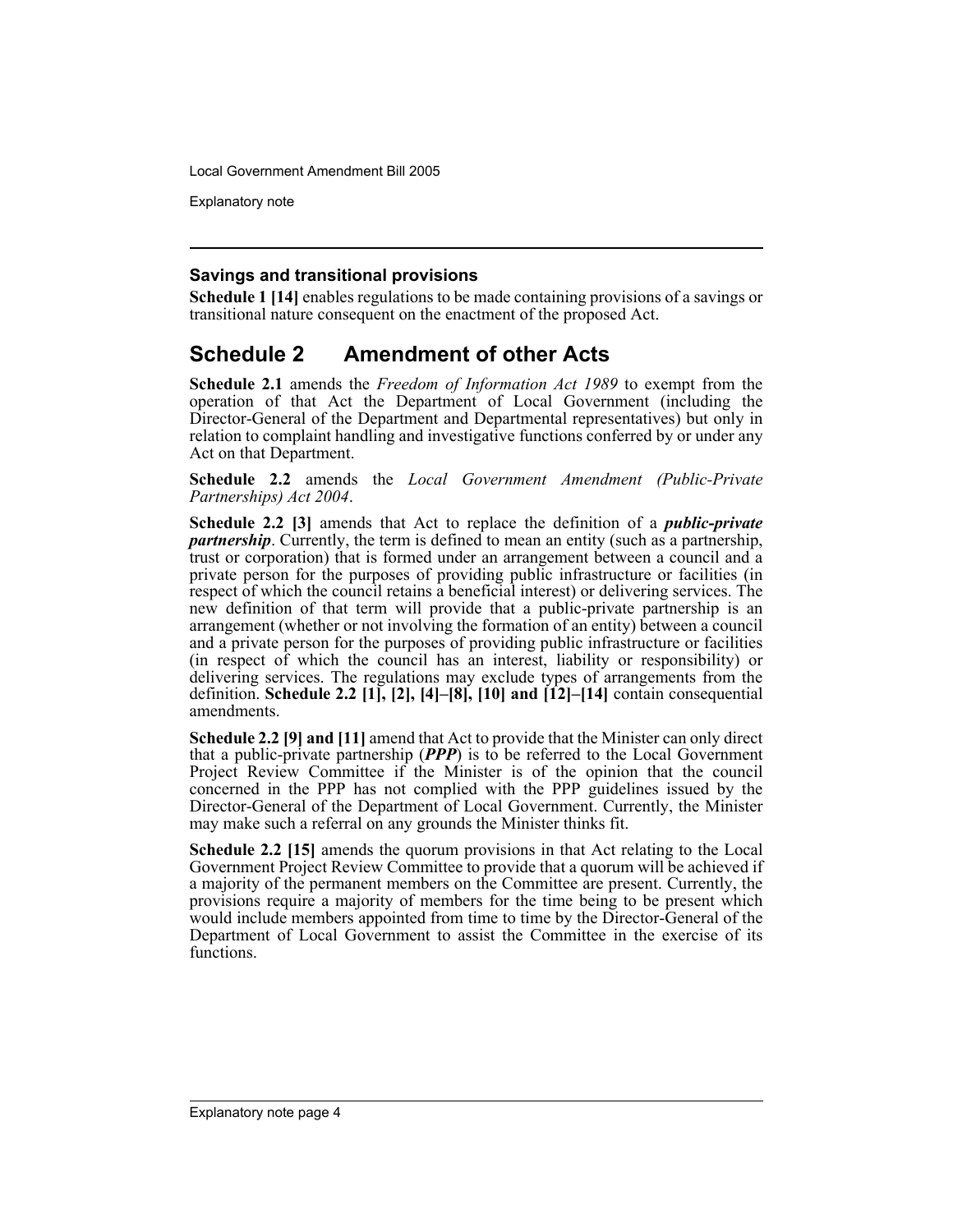First print



New South Wales

# **Local Government Amendment Bill 2005**

# **Contents**

|   |                                                   | Page |
|---|---------------------------------------------------|------|
| 1 | Name of Act                                       |      |
|   | Commencement                                      |      |
|   | Amendment of Local Government Act 1993 No 30      |      |
|   | Amendment of other Acts                           |      |
|   | Schedule 1 Amendment of Local Government Act 1993 | 3    |
|   | Schedule 2 Amendment of other Acts                |      |
|   |                                                   |      |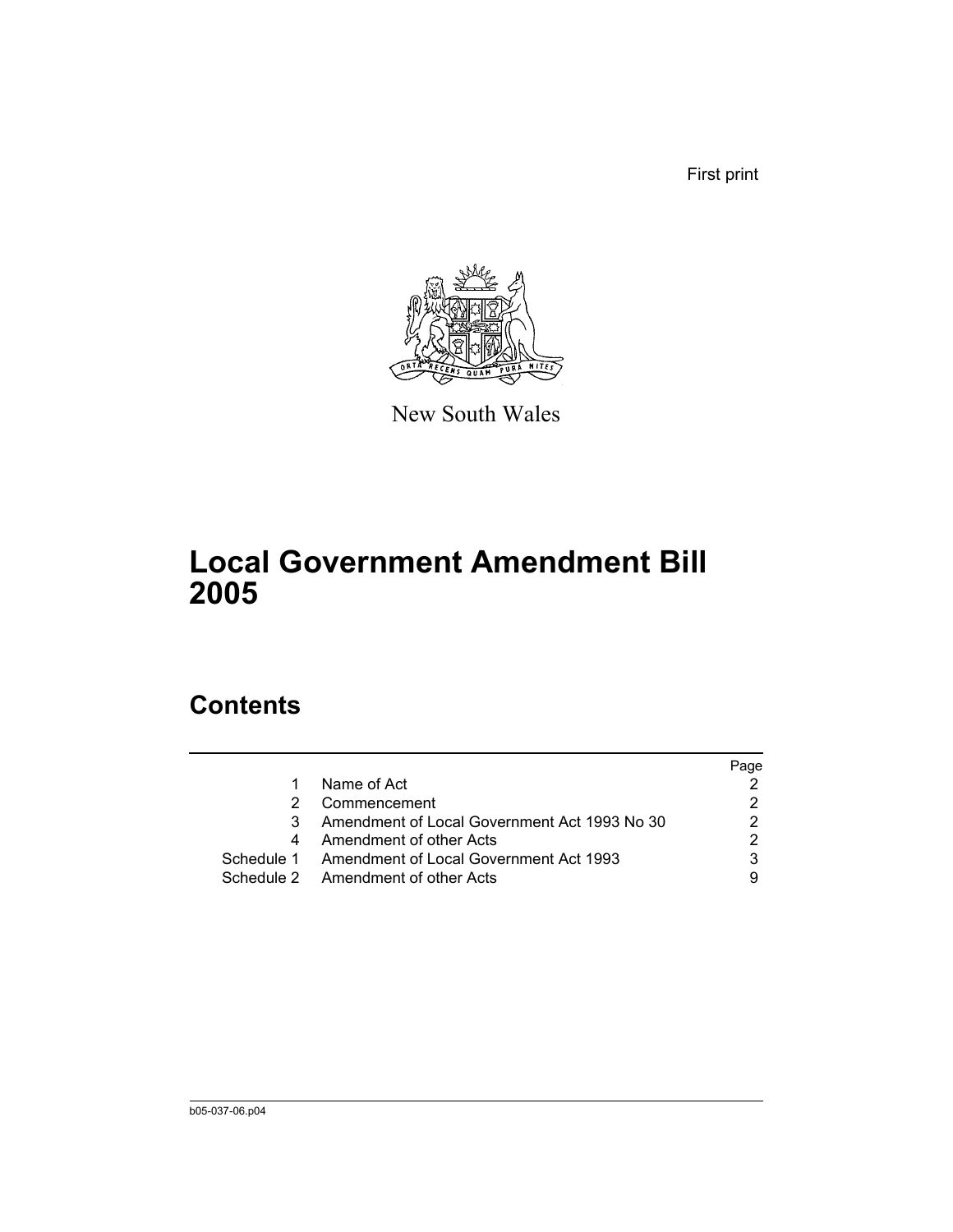**Contents** 

Page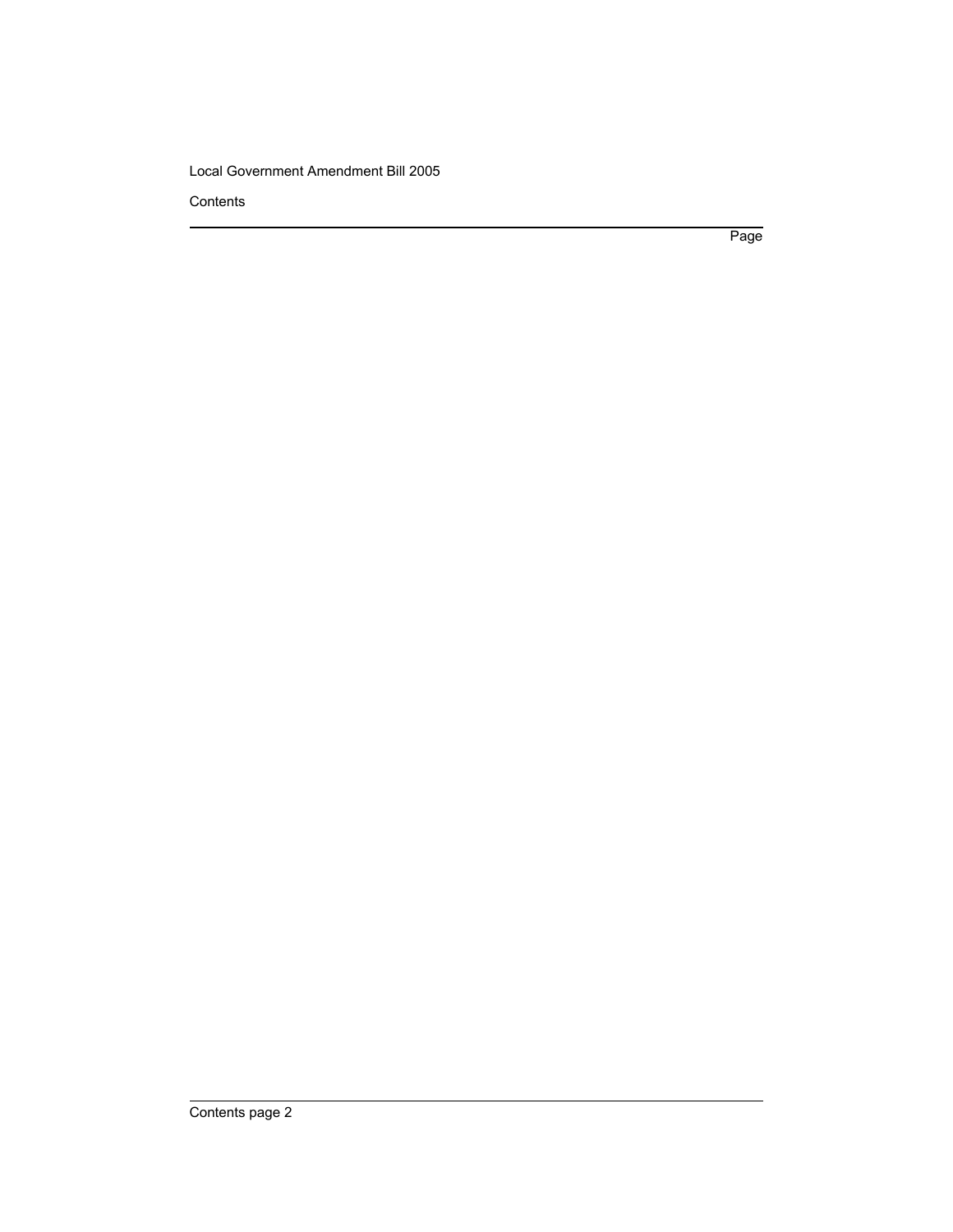

New South Wales

No , 2005

## **A Bill for**

An Act to amend the *Local Government Act 1993* in relation to the reduction in the required number of councillors and to pecuniary interests; to amend the *Freedom of Information Act 1989* to exempt certain matters; and for other purposes.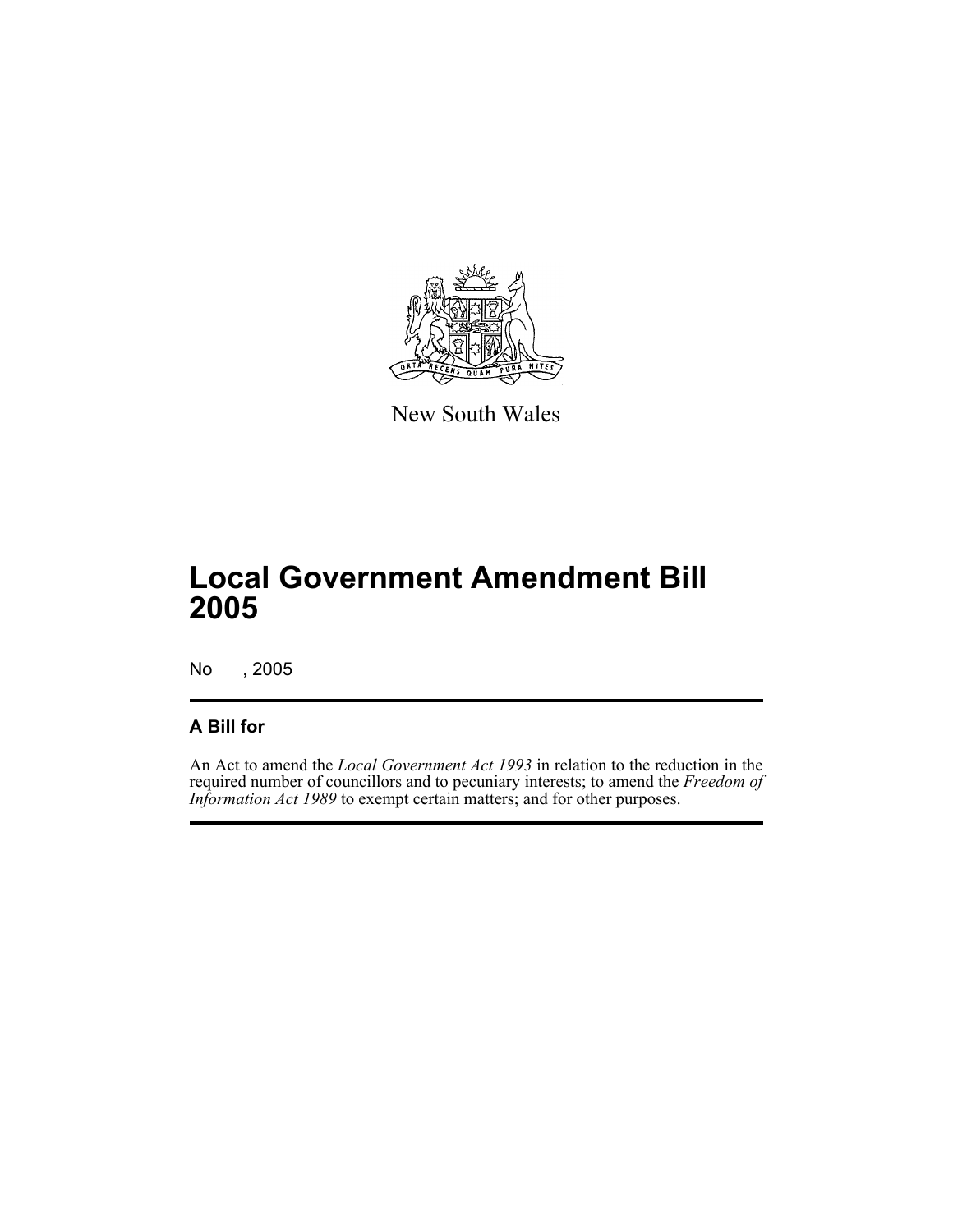<span id="page-7-2"></span><span id="page-7-1"></span><span id="page-7-0"></span>

| The Legislature of New South Wales enacts: |                                                                           |                |
|--------------------------------------------|---------------------------------------------------------------------------|----------------|
| 1                                          | Name of Act                                                               | $\overline{2}$ |
|                                            | This Act is the <i>Local Government Amendment Act 2005</i> .              | 3              |
| $\mathbf{2}$                               | Commencement                                                              | 4              |
|                                            | This Act commences on a day or days to be appointed by proclamation.      | 5              |
| 3                                          | <b>Amendment of Local Government Act 1993 No 30</b>                       | 6              |
|                                            | The <i>Local Government Act 1993</i> is amended as set out in Schedule 1. | 7              |
| 4                                          | <b>Amendment of other Acts</b>                                            | 8              |
|                                            | Each Act specified in Schedule 2 is amended as set out in that Schedule.  | 9              |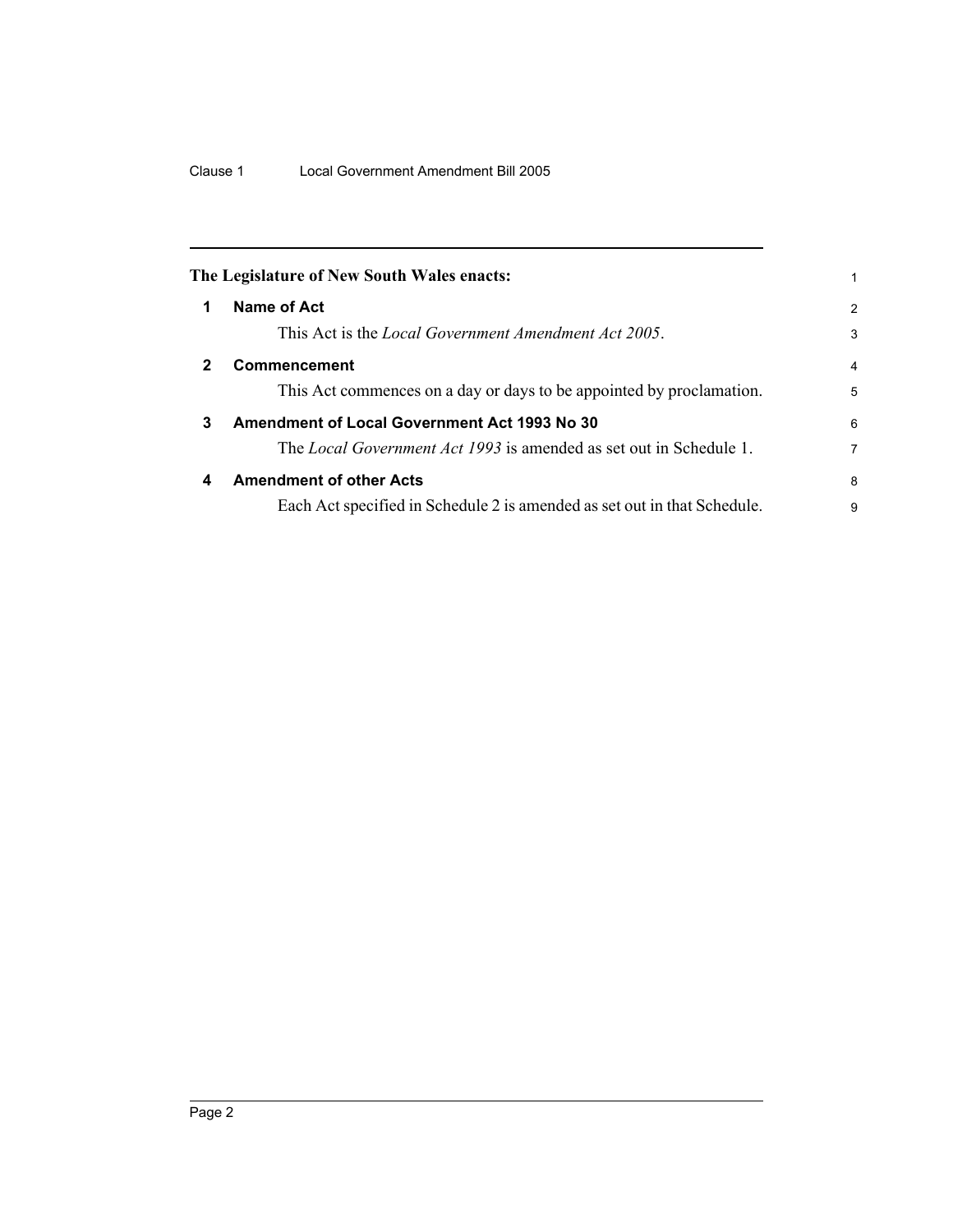Amendment of Local Government Act 1993 Schedule 1

<span id="page-8-0"></span>

| <b>Schedule 1</b> |      |                     | <b>Amendment of Local Government Act</b><br>1993                                                                                                                                                                                                                                | 1<br>$\overline{c}$        |
|-------------------|------|---------------------|---------------------------------------------------------------------------------------------------------------------------------------------------------------------------------------------------------------------------------------------------------------------------------|----------------------------|
|                   |      |                     | (Section 3)                                                                                                                                                                                                                                                                     | 3                          |
| [1]               |      | <b>Section 224A</b> |                                                                                                                                                                                                                                                                                 | 4                          |
|                   |      |                     | Insert after section 224:                                                                                                                                                                                                                                                       | 5                          |
|                   | 224A |                     | Approval to reduce number of councillors                                                                                                                                                                                                                                        | 6                          |
|                   |      | (1)                 | A council may resolve to make an application to the Minister to<br>approve a decrease in the number of councillors within the limits<br>referred to in section 224 (1).                                                                                                         | 7<br>8<br>9                |
|                   |      | (2)                 | The council must give not less than 21 days' public notice of its<br>proposed resolution.                                                                                                                                                                                       | 10<br>11                   |
|                   |      | (3)                 | After passing the resolution, the council must forward to the<br>Minister a copy of the resolution, a summary of any submissions<br>received by it and its comments concerning those submissions.                                                                               | 12<br>13<br>14             |
|                   |      | (4)                 | The Minister may approve the application without amendment or<br>may decline to approve the application.                                                                                                                                                                        | 15<br>16                   |
|                   |      | (5)                 | If the Minister approves the application, the number of<br>councillors of the council is reduced to the number specified in<br>the application with effect on and from the day appointed for the<br>next ordinary election of councillors after the application is<br>approved. | 17<br>18<br>19<br>20<br>21 |
|                   |      | (6)                 | Section 16 does not apply to a resolution of a council to make an<br>application to the Minister under this section.                                                                                                                                                            | 22<br>23                   |
|                   |      | (7)                 | An application may be made under this section only within the<br>period of 12 months from the commencement of this section.                                                                                                                                                     | 24<br>25                   |
|                   |      | (8)                 | Nothing in this section prevents a council from making more than<br>one application under this section or from taking action under<br>section 224 to change the number of its council lors.                                                                                     | 26<br>27<br>28             |
| [2]               |      |                     | Section 252 Payment of expenses and provision of facilities                                                                                                                                                                                                                     | 29                         |
|                   |      |                     | Omit "A council" from section 252 (1).                                                                                                                                                                                                                                          | 30                         |
|                   |      |                     | Insert instead "Within 5 months after the end of each year, a council".                                                                                                                                                                                                         | 31                         |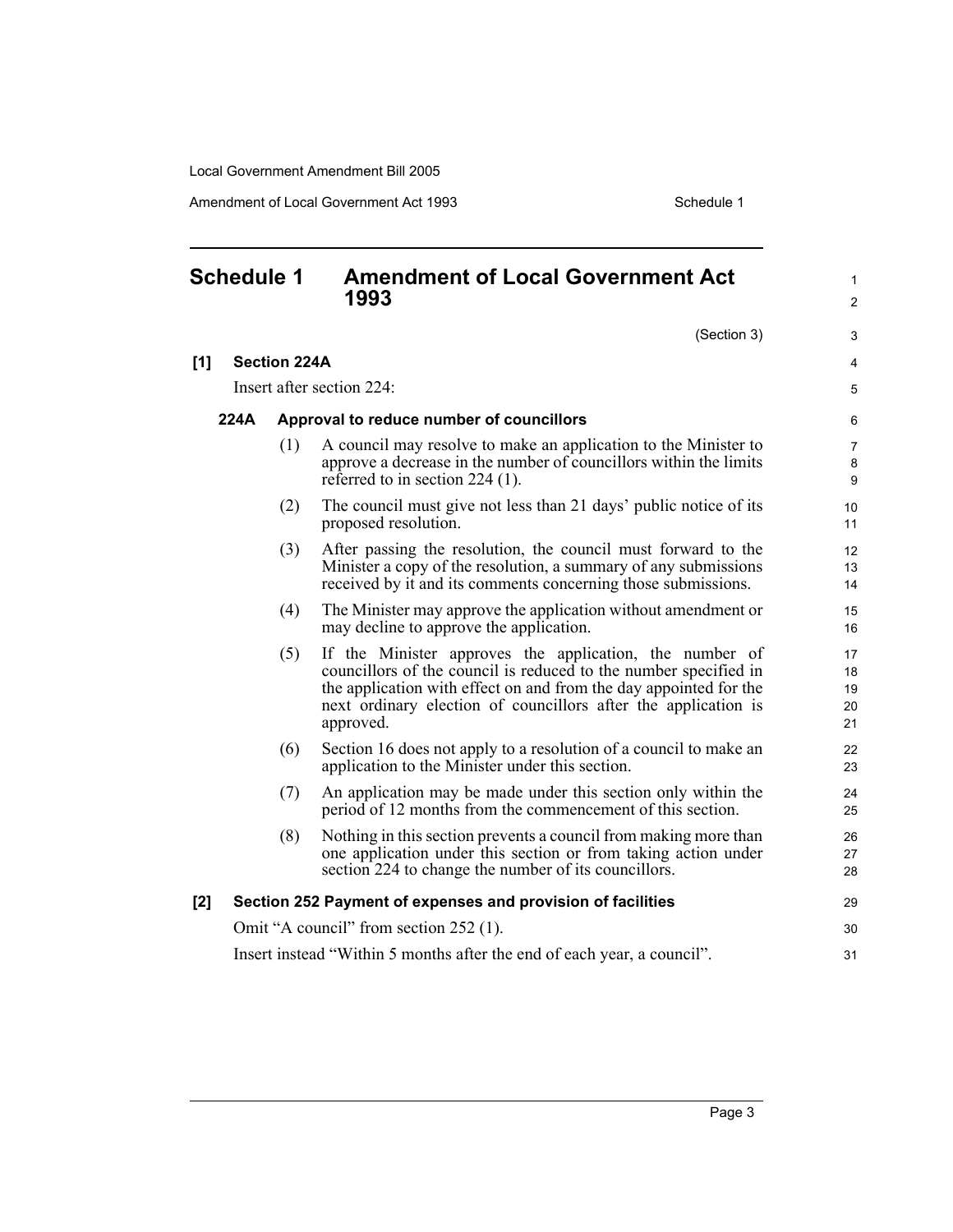Schedule 1 Amendment of Local Government Act 1993

#### **[3] Section 252 (5)**

Omit "regulations".

Insert instead "provisions of this Act, the regulations and any relevant guidelines issued under section 23A".

#### **[4] Section 253**

Omit the section. Insert instead:

#### **253 Requirements before policy concerning expenses and facilities can be adopted or amended**

- (1) A council must give public notice of its intention to adopt or amend a policy for the payment of expenses or provision of facilities allowing at least 28 days for the making of public submissions.
- (2) Before adopting or amending the policy, the council must consider any submissions made within the time allowed for submissions and make any appropriate changes to the draft policy or amendment.
- (3) Despite subsections (1) and (2), a council need not give public notice of a proposed amendment to its policy for the payment of expenses or provision of facilities if the council is of the opinion that the proposed amendment is not substantial.
- (4) Within 28 days after adopting a policy or making an amendment to a policy for which public notice is required to be given under this section, a council is to forward to the Director-General:
	- (a) a copy of the policy or amendment together with details of all submissions received in accordance with subsection (1), and
	- (b) a statement setting out, for each submission, the council's response to the submission and the reasons for the council's response, and
	- (c) a copy of the notice given under subsection (1).
- (5) A council must comply with this section when proposing to adopt a policy each year in accordance with section 252 (1) even if the council proposes to adopt a policy that is the same as its existing policy.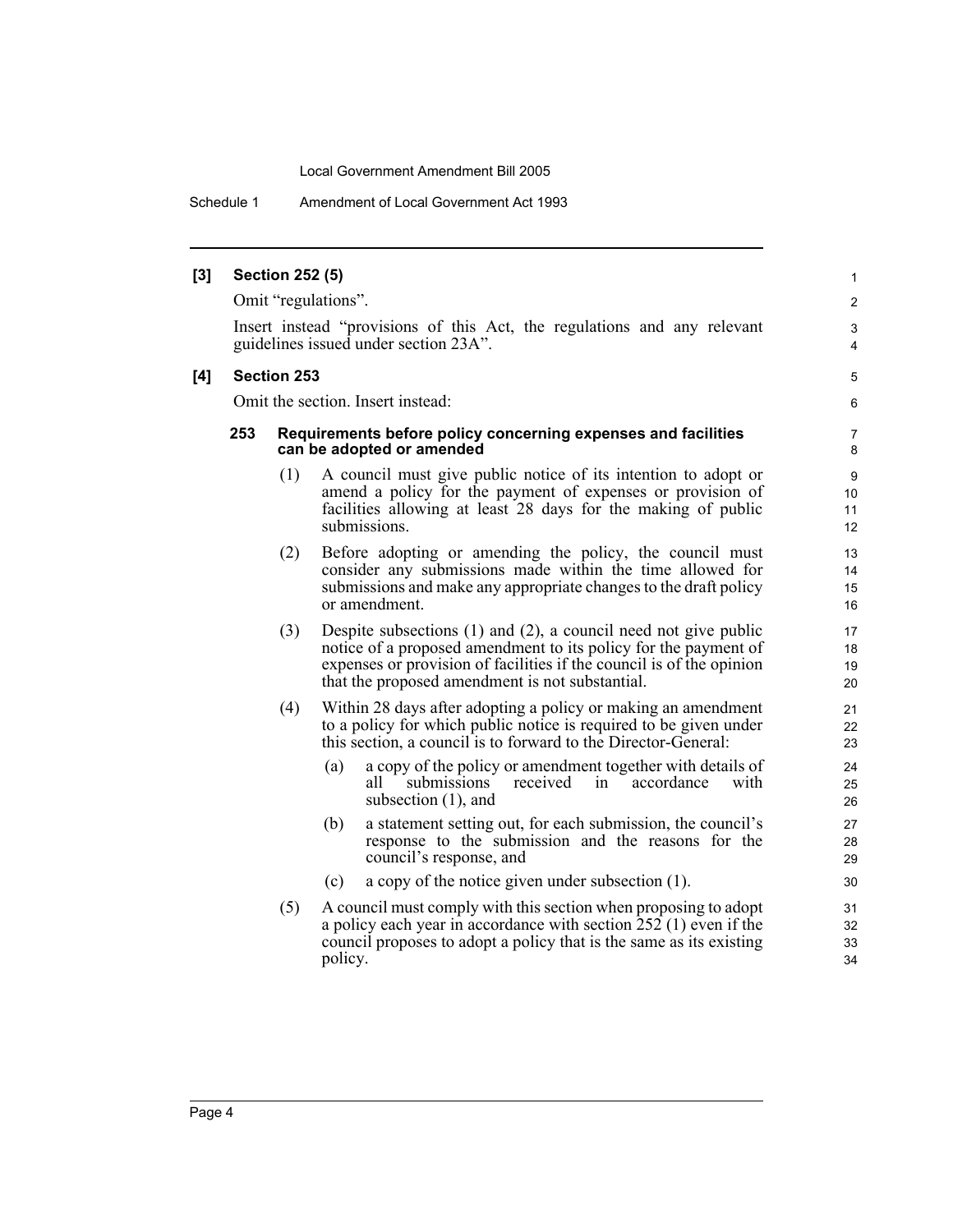| Schedule 1 |  |
|------------|--|
|            |  |

| [5] |                                 | <b>Section 294A</b> |                                                                                                                                                                                                                                                                                                                  | 1                          |  |
|-----|---------------------------------|---------------------|------------------------------------------------------------------------------------------------------------------------------------------------------------------------------------------------------------------------------------------------------------------------------------------------------------------|----------------------------|--|
|     |                                 |                     | Insert after section 294:                                                                                                                                                                                                                                                                                        | $\overline{\mathbf{c}}$    |  |
|     | 294A                            |                     | Casual vacancy not to be filled where councillor numbers reduced                                                                                                                                                                                                                                                 | 3                          |  |
|     |                                 | (1)                 | A casual vacancy in the office of a councillor (but not a mayor<br>elected by the electors) is not to be filled if the Minister has<br>approved an application under section 224A to reduce the<br>number of councillors but the reduction has not yet taken effect.                                             | 4<br>5<br>6<br>7           |  |
|     |                                 | (2)                 | However, subsection (1) does not authorise a vacancy to remain<br>unfilled if the vacancy will result in the council having less<br>councillors than the reduced number approved by the Minister<br>under section 224A.                                                                                          | 8<br>9<br>10<br>11         |  |
|     |                                 | (3)                 | Subsection (1) applies to a casual vacancy whether occurring<br>before or after the commencement of this section or before or<br>after the approval of the relevant application under section 224A.                                                                                                              | 12<br>13<br>14             |  |
| [6] |                                 |                     | Section 338 Nature of contracts for senior staff                                                                                                                                                                                                                                                                 | 15                         |  |
|     | Insert after section $338(3)$ : |                     |                                                                                                                                                                                                                                                                                                                  |                            |  |
|     |                                 | (4)                 | The Director-General may, by order in writing, approve one or<br>more standard forms of contract for the employment of the<br>general manager or other senior staff of a council.                                                                                                                                | 17<br>18<br>19             |  |
|     |                                 | (5)                 | A standard form of contract approved by the Director-General is<br>not to include provisions relating to the level of remuneration or<br>salary (including employment benefits) of the general manager or<br>other senior staff of a council, performance-based requirements<br>or the duration of the contract. | 20<br>21<br>22<br>23<br>24 |  |
|     |                                 | (6)                 | A council is not to employ a person to a position to which one or<br>more standard forms of contract approved for the time being<br>under this section applies or apply except under such a standard<br>form of contract.                                                                                        | 25<br>26<br>27<br>28       |  |
|     |                                 | (7)                 | The council may include in an employment contract for the<br>general manager or another member of the senior staff additional<br>provisions to those contained in the standard form of contract but<br>only if those provisions relate to any of the following:                                                  | 29<br>30<br>31<br>32       |  |
|     |                                 |                     | (a)<br>the level of remuneration or salary (including employment<br>benefits) of the person employed under the contract,                                                                                                                                                                                         | 33<br>34                   |  |
|     |                                 |                     | subject to subsections (1) and (2), performance-based<br>(b)<br>requirements or the duration of the contract.                                                                                                                                                                                                    | 35<br>36                   |  |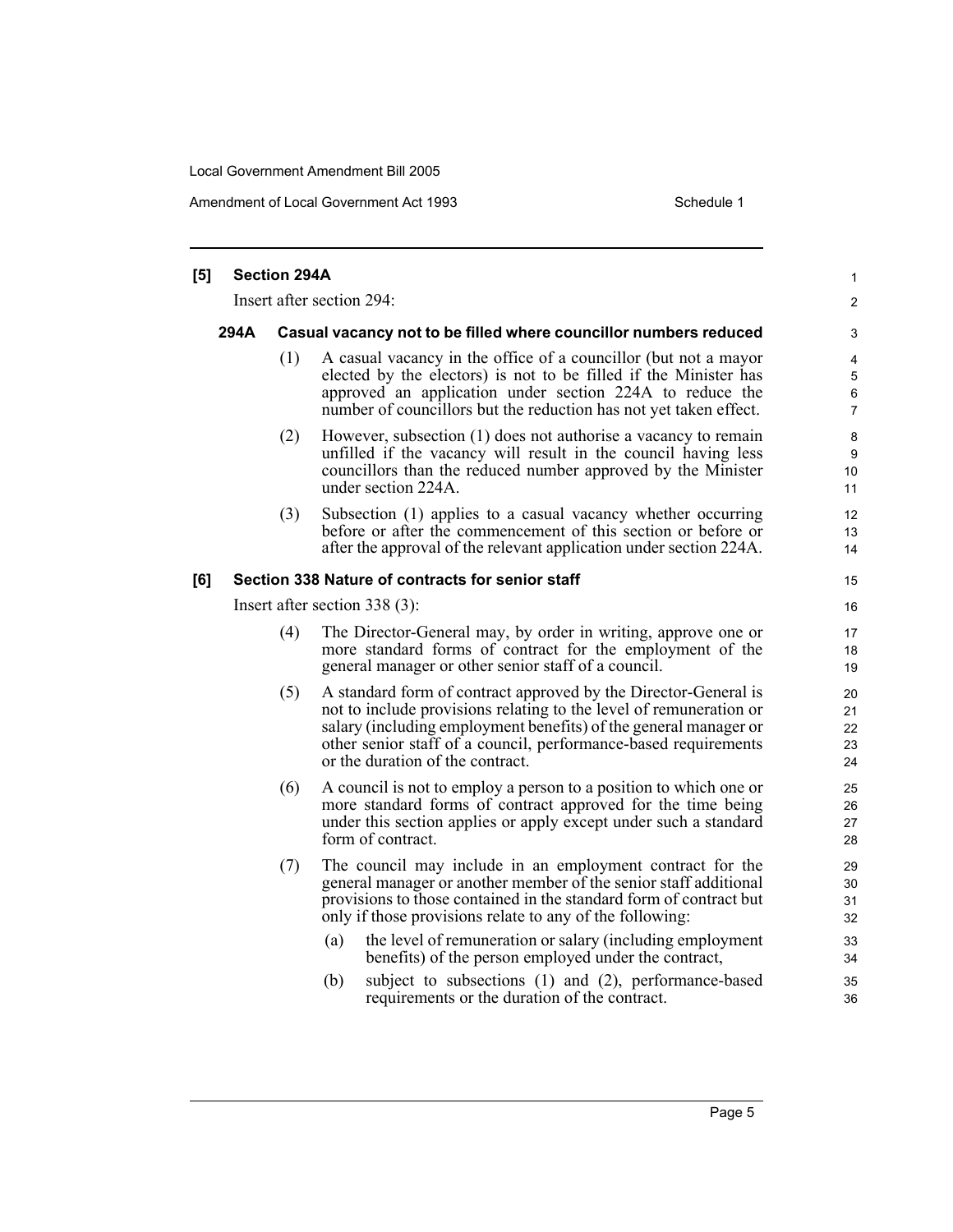Schedule 1 Amendment of Local Government Act 1993

|        | (8)                    | contract. | Despite subsection $(6)$ , the approval, amendment or substitution<br>of a standard form of contract under this section does not affect<br>any employment contract between a council and the general<br>manager of the council or another member of the senior staff of<br>the council if the employment contract was entered into before<br>the approval, amendment or substitution of the standard form of | $\mathbf{1}$<br>$\boldsymbol{2}$<br>3<br>4<br>5<br>6<br>$\overline{7}$ |
|--------|------------------------|-----------|--------------------------------------------------------------------------------------------------------------------------------------------------------------------------------------------------------------------------------------------------------------------------------------------------------------------------------------------------------------------------------------------------------------|------------------------------------------------------------------------|
|        | (9)                    |           | However, subsection (6) does apply to the renewal of any such<br>employment contract occurring after the standard form of<br>contract is approved, amended or substituted and to all new<br>contracts entered into after the standard form of contract is<br>approved, amended or substituted.                                                                                                               | 8<br>9<br>10<br>11<br>12                                               |
| $[7]$  |                        |           | Section 442 What is a "pecuniary interest"?                                                                                                                                                                                                                                                                                                                                                                  | 13                                                                     |
|        |                        |           | Omit "or another person with whom the person is associated as provided in<br>section 443" from section 442 $(1)$ .                                                                                                                                                                                                                                                                                           | 14<br>15                                                               |
| [8]    |                        |           | Section 443 Who has a pecuniary interest?                                                                                                                                                                                                                                                                                                                                                                    | 16                                                                     |
|        |                        |           | Omit section 443 (1) and (2). Insert instead:                                                                                                                                                                                                                                                                                                                                                                | 17                                                                     |
|        | (1)                    |           | For the purposes of this Chapter, a person has a pecuniary interest<br>in a matter if the pecuniary interest is the interest of:                                                                                                                                                                                                                                                                             | 18<br>19                                                               |
|        |                        | (a)       | the person, or                                                                                                                                                                                                                                                                                                                                                                                               | 20                                                                     |
|        |                        | (b)       | the person's spouse or de facto partner or a relative of the<br>person, or a partner or employer of the person, or                                                                                                                                                                                                                                                                                           | 21<br>22                                                               |
|        |                        | (c)       | a company or other body of which the person, or a<br>nominee, partner or employer of the person, is a member.                                                                                                                                                                                                                                                                                                | 23<br>24                                                               |
| [9]    | <b>Section 443 (3)</b> |           |                                                                                                                                                                                                                                                                                                                                                                                                              | 25                                                                     |
|        |                        |           | Omit "subsection $(2)$ ". Insert instead "subsection $(1)$ (b) or $(c)$ ".                                                                                                                                                                                                                                                                                                                                   | 26                                                                     |
| [10]   |                        |           | Section 448 What interests do not have to be disclosed?                                                                                                                                                                                                                                                                                                                                                      | 27                                                                     |
|        |                        |           | Omit "another person with whom the person is associated as provided in<br>section 443" from section 448 (g) (i).                                                                                                                                                                                                                                                                                             | 28<br>29                                                               |
|        | or $(c)$ ".            |           | Insert instead "a person, company or body referred to in section 443 (1) (b)                                                                                                                                                                                                                                                                                                                                 | 30<br>31                                                               |
| $[11]$ | Section 448 (g)        |           |                                                                                                                                                                                                                                                                                                                                                                                                              | 32                                                                     |
|        |                        |           | Omit "other person with whom the person is associated".                                                                                                                                                                                                                                                                                                                                                      | 33                                                                     |
|        | $(c)$ ".               |           | Insert instead "person, company or body referred to in section 443 (1) (b) or                                                                                                                                                                                                                                                                                                                                | 34<br>35                                                               |
|        |                        |           |                                                                                                                                                                                                                                                                                                                                                                                                              |                                                                        |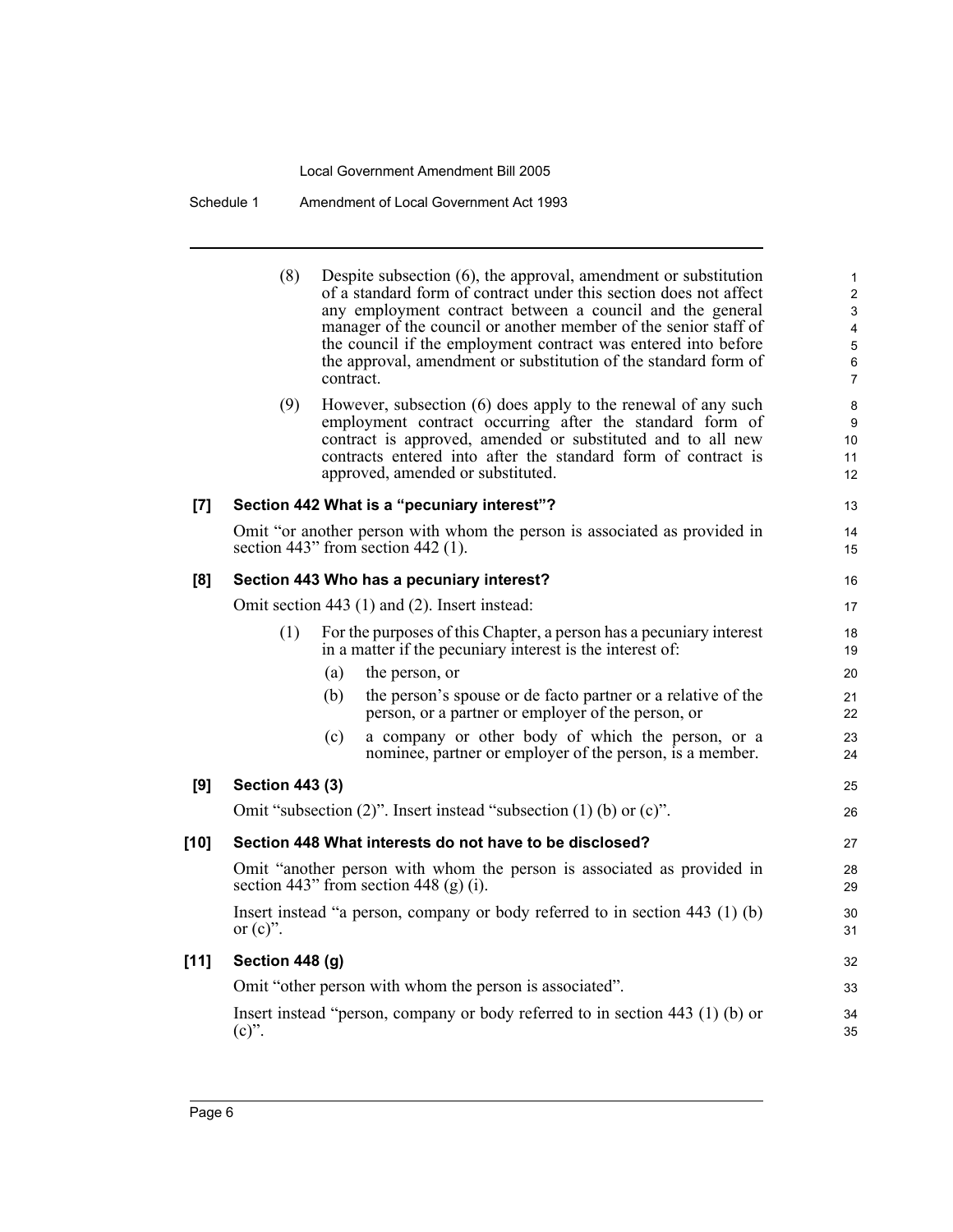| $[12]$ |      |                     |     |                                 | Section 451 Disclosure and presence in meetings                                                                                                                                                                                                                                                                                                                                            | 1                                                        |
|--------|------|---------------------|-----|---------------------------------|--------------------------------------------------------------------------------------------------------------------------------------------------------------------------------------------------------------------------------------------------------------------------------------------------------------------------------------------------------------------------------------------|----------------------------------------------------------|
|        |      |                     |     | Insert after section $451(2)$ : |                                                                                                                                                                                                                                                                                                                                                                                            | 2                                                        |
|        |      | (3)                 |     |                                 | For the removal of doubt, a councillor or a member of a council<br>committee is not prevented by this section from being present at<br>and taking part in a meeting at which a matter is being<br>considered, or from voting on the matter, merely because the<br>councillor or member has an interest in the matter of a kind<br>referred to in section 448.                              | 3<br>4<br>$\mathbf 5$<br>6<br>$\boldsymbol{7}$<br>8<br>9 |
|        |      |                     |     |                                 | Note. The code of conduct adopted by a council for the purposes of<br>section 440 may also impose obligations on councillors, members of<br>staff of councils and delegates of councils.                                                                                                                                                                                                   | 10<br>11                                                 |
| $[13]$ |      | <b>Section 486A</b> |     |                                 |                                                                                                                                                                                                                                                                                                                                                                                            | 12                                                       |
|        |      |                     |     | Insert after section 486:       |                                                                                                                                                                                                                                                                                                                                                                                            | 13                                                       |
|        | 486A |                     |     |                                 | <b>Contempt of Pecuniary Interest and Disciplinary Tribunal</b>                                                                                                                                                                                                                                                                                                                            | 14                                                       |
|        |      | (1)                 |     |                                 | The Pecuniary Interest and Disciplinary Tribunal may report the<br>following matters to the Supreme Court:                                                                                                                                                                                                                                                                                 | 15<br>16                                                 |
|        |      |                     | (a) |                                 | if a person refuses to be sworn or to make an affirmation<br>or refuses or otherwise fails to answer any question that is<br>put to the person by the Tribunal after being called or<br>examined as a witness before the Tribunal,                                                                                                                                                         | 17<br>18<br>19<br>20                                     |
|        |      |                     | (b) |                                 | if, in proceedings before the Tribunal, a person wilfully<br>threatens or insults:                                                                                                                                                                                                                                                                                                         | 21<br>22                                                 |
|        |      |                     |     | (i)                             | a member or officer of the Tribunal, or                                                                                                                                                                                                                                                                                                                                                    | 23                                                       |
|        |      |                     |     | (ii)                            | any witness or person summoned to attend before<br>the Tribunal, or                                                                                                                                                                                                                                                                                                                        | 24<br>25                                                 |
|        |      |                     |     | (iii)                           | a practising legal practitioner or other person<br>authorised to appear before the Tribunal,                                                                                                                                                                                                                                                                                               | 26<br>27                                                 |
|        |      |                     | (c) |                                 | if a person misbehaves himself or herself in proceedings<br>before the Tribunal,                                                                                                                                                                                                                                                                                                           | 28<br>29                                                 |
|        |      |                     | (d) |                                 | if a person interrupts proceedings before the Tribunal.                                                                                                                                                                                                                                                                                                                                    | 30                                                       |
|        |      | (2)                 |     |                                 | If the Pecuniary Interest and Disciplinary Tribunal reports a<br>matter to the Supreme Court under subsection (1), the Court may<br>deal with the matter as if it were a contempt of the Court.<br>However, a person is not liable to be punished for contempt under<br>this subsection if the person establishes that there was a<br>reasonable excuse for the act or omission concerned. | 31<br>32<br>33<br>34<br>35<br>36                         |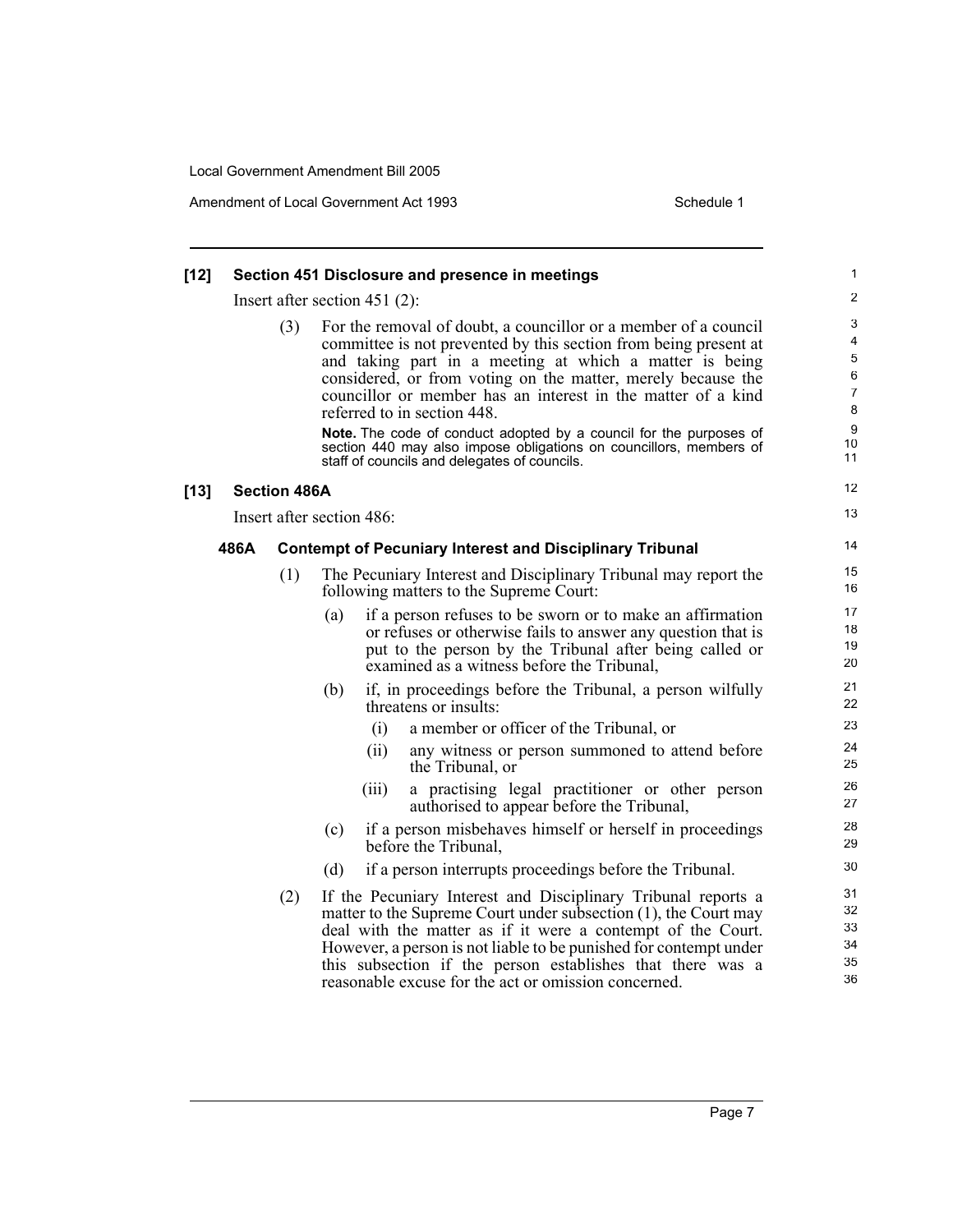Schedule 1 Amendment of Local Government Act 1993

| [14] | Schedule 8 Savings, transitional and other provisions consequent on<br>the enactment of other Acts |  |  |  |
|------|----------------------------------------------------------------------------------------------------|--|--|--|
|      | Insert at the end of clause $1(1)$ :                                                               |  |  |  |
|      | Local Government Amendment Act 2005                                                                |  |  |  |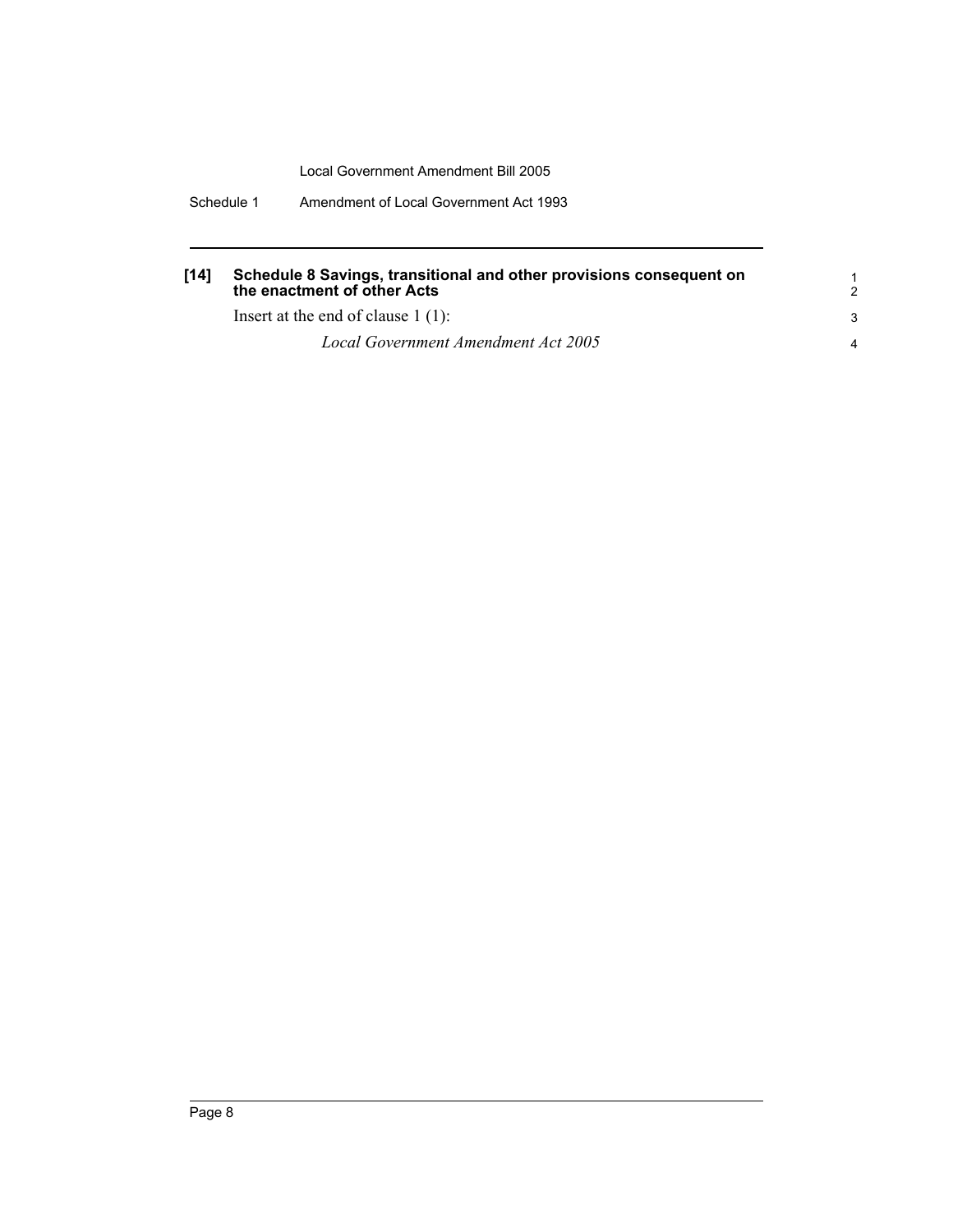Amendment of other Acts Schedule 2

<span id="page-14-0"></span>

|       | <b>Schedule 2 Amendment of other Acts</b>                                                                                                                                                                                    | $\mathbf{1}$                  |
|-------|------------------------------------------------------------------------------------------------------------------------------------------------------------------------------------------------------------------------------|-------------------------------|
|       | (Section 4)                                                                                                                                                                                                                  | $\overline{2}$                |
| 2.1   | Freedom of Information Act 1989 No 5                                                                                                                                                                                         | 3                             |
|       | <b>Schedule 2 Exempt bodies and offices</b>                                                                                                                                                                                  | $\overline{4}$                |
|       | Insert at the end of the Schedule:                                                                                                                                                                                           | 5                             |
|       | The Department of Local Government<br>(including)<br>the<br>Director-General and other Departmental representatives)—<br>complaint handling and investigative functions conferred by or<br>under any Act on that Department. | 6<br>$\overline{7}$<br>8<br>9 |
|       | 2.2 Local Government Amendment (Public-Private<br>Partnerships) Act 2004 No 113                                                                                                                                              | 10<br>11                      |
| $[1]$ | <b>Schedule 1 Amendments</b>                                                                                                                                                                                                 | 12                            |
|       | Omit Schedule 1 [1].                                                                                                                                                                                                         | 13                            |
| $[2]$ | Schedule 1 [2]                                                                                                                                                                                                               | 14                            |
|       | Insert "formed under" before "a public-private partnership" in proposed<br>section 55 $(6)$ .                                                                                                                                | 15<br>16                      |
| $[3]$ | Schedule 1 [5]                                                                                                                                                                                                               | 17                            |
|       | Omit proposed section 400B (1). Insert instead:                                                                                                                                                                              | 18                            |
|       | In this Act, a reference to a <i>public-private partnership</i> is a<br>(1)<br>reference to an arrangement between a council and a private<br>person for the purposes of:                                                    | 19<br>20<br>21                |
|       | providing public infrastructure or facilities (being<br>(a)<br>infrastructure or facilities in respect of which the council<br>has an interest, liability or responsibility under the<br>arrangement), or                    | 22<br>23<br>24<br>25          |
|       | delivering services in accordance with the arrangement,<br>(b)                                                                                                                                                               | 26                            |
|       | or both, but does not include a reference to any such arrangement<br>if it is of a class that has been excluded from the operation of this<br>Part by the regulations.                                                       | 27<br>28<br>29                |
| [4]   | Schedule 1 [5]                                                                                                                                                                                                               | 30                            |
|       | Insert "(whether or not involving the formation of an entity)" after<br>"understanding" in the definition of <i>arrangement</i> in proposed section<br>$400B(2)$ .                                                           | 31<br>32<br>33                |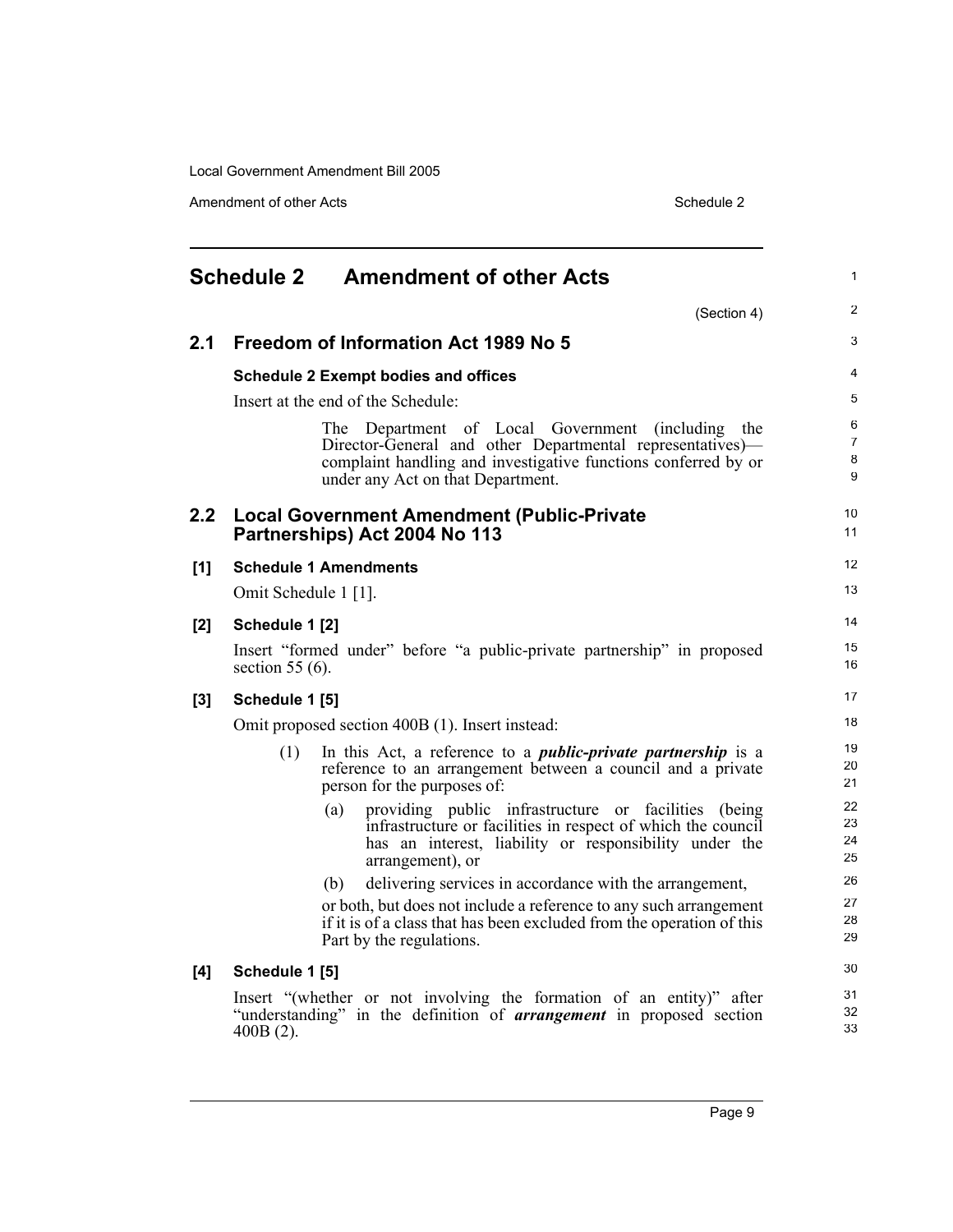Schedule 2 Amendment of other Acts

| Schedule 1 [5]                                                                                                                                                                                                                                                  | $\mathbf{1}$         |
|-----------------------------------------------------------------------------------------------------------------------------------------------------------------------------------------------------------------------------------------------------------------|----------------------|
| Omit "formed, or is proposing to form" from the definition of <i>relevant council</i><br>in proposed section $400B(2)$ .                                                                                                                                        | $\overline{2}$<br>3  |
| Insert instead "entered into, or is proposing to enter into".                                                                                                                                                                                                   | $\overline{4}$       |
| Schedule 1 [5]                                                                                                                                                                                                                                                  | 5                    |
| Omit "the formation of, and the carrying out of projects under" from proposed<br>section $400C(1)$ .                                                                                                                                                            | 6<br>$\overline{7}$  |
| Insert instead "entering into, and carrying out projects under".                                                                                                                                                                                                | 8                    |
| Schedule 1 [5]                                                                                                                                                                                                                                                  | 9                    |
| Omit "form" wherever occurring in proposed sections $400E(1)(a)$ , $400F(1)$<br>and $400I(1)$ .                                                                                                                                                                 | 10<br>11             |
| Insert instead "enter into".                                                                                                                                                                                                                                    | 12                   |
| Schedule 1 [5]                                                                                                                                                                                                                                                  | 13                   |
| Omit "proceed with the formation of" from proposed section 400F (4) (a).                                                                                                                                                                                        | 14                   |
| Insert instead "enter into".                                                                                                                                                                                                                                    | 15                   |
| Schedule 1 [5]                                                                                                                                                                                                                                                  | 16                   |
| Omit ", on such grounds as the Minister thinks fit," from proposed section<br>$400G(1)$ .                                                                                                                                                                       | 17<br>18             |
| Schedule 1 [5]                                                                                                                                                                                                                                                  | 19                   |
| Omit "forming" wherever occurring in proposed sections 400G (2) (a) and<br>$400K(2)$ .                                                                                                                                                                          | 20<br>21             |
| Insert instead "entering into".                                                                                                                                                                                                                                 | 22                   |
| Schedule 1 [5]                                                                                                                                                                                                                                                  | 23                   |
| Insert after proposed section $400G(2)$ :                                                                                                                                                                                                                       | 24                   |
| A direction may be given under this section only if the Minister<br>(3)<br>is of the opinion that the council concerned has not complied with<br>the PPP guidelines in relation to entering into the public-private<br>partnership or carrying out the project. | 25<br>26<br>27<br>28 |
| Schedule 1 [5]                                                                                                                                                                                                                                                  | 29                   |
| Omit proposed section 400I (3) (a). Insert instead:                                                                                                                                                                                                             | 30                   |
| to enter into the public-private partnership (if it has not<br>(a)<br>already entered into it), or                                                                                                                                                              | 31<br>32             |
|                                                                                                                                                                                                                                                                 |                      |